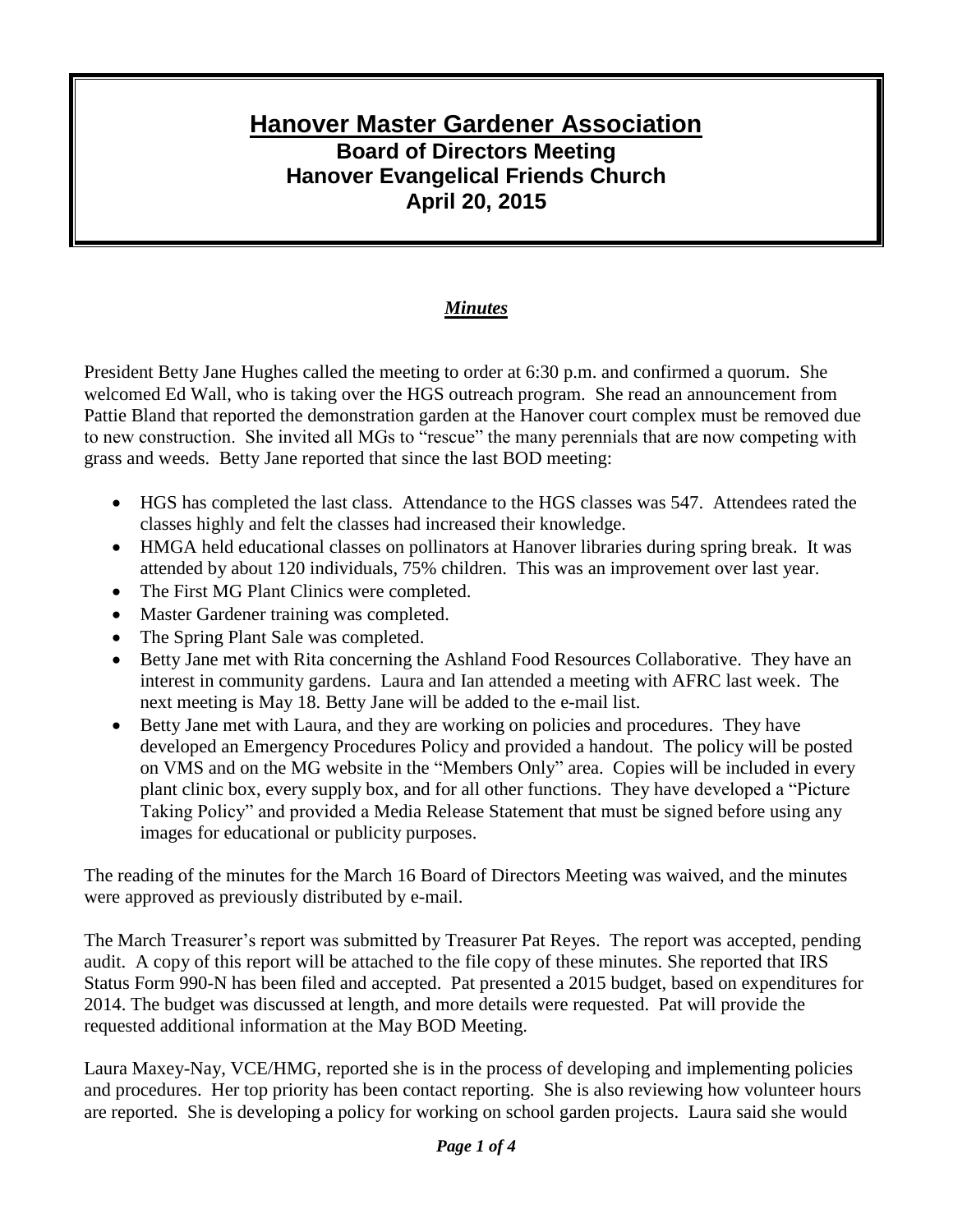welcome input or answer any questions. She has been working to get policy and procedure documents on VMS. Laura stated that there are unused travels funds in the budget that might be available for MG needs. She said she has received approval for a possible garden at the MG office in the Parks and Recreation Complex. Laura reported that Rita Schalk, Unit Coordinator, is working with VT to post the job for the Volunteer Coordinator position. Laura asked "What impact do we want to have on the community?" She recommended we advertise the accomplishments of the MG program. She provided a copy of a PowerPoint presentation promoting public value of the MG Program. She will need a list of project proposals and will coordinate with Betty Jane to promote VCE and HMGA accomplishments to the Hanover community. She suggested including the Plant Clinic Calendar and other public activities on the VT calendar website and linking it to the HMGA website

Christy Brennan, VMGA Representative, was unable to attend. Betty Jane read the report Christy provided before the meeting. The VMGA by-law committee gave recommendations for changes in the by-laws. VMGA members will vote on the changes during the annual meeting. VMGA voted to fund the printing of the new Master Gardener Coordinator manual for each Extension Office, to be used as a resource. The VMGA will match all new pledges for the Endowment Committee from May 1 until August 31. VMG is looking to fill the Merchandising Coordinator position. Let Christy know if you are interested. An audit team was appointed for this year. A team of volunteers is needed to take over the silent auction at MG College. Donations for the auction are also needed. MG College is set; all speakers and sessions have been confirmed. On-line registration is targeted for May 1. Details can be found at [www.vmga.net](http://www.vmga.net/) and on the Hanover site. VMGA MG College scholarships are available. The deadline for applications is May 1. Christy reported she had a chance to visit two units and talk about VMGA. One unit held a Gala Event party to recognize MGs and present them with certificates for achievements such as most volunteer hours in one year; top educator; and taking leadership positions for new projects, media development, updates, etc. It is also a re-certification party. All MGs that register and attend receive a garden pin from Jim Clift Design [\(www.lapelpinplanet.com\)](http://www.lapelpinplanet.com/). Each year there is a different pin. MGs really love these pins and some attend just to get the current year's pin. The group also has pins made to honor volunteer hours, which include the unit on them. Christy is looking forward to seeing many Hanover Master Gardeners at MG College this year.

Jim Stewart, Member Meetings, reported Brenda Burke and Keith Tignor will speak at the May 1 General Membership Meeting on beekeeping. Diane Dean will speak on "Backyard Habitat" at the July 17 Member-led Meeting. Jim stated the Member Meeting on March 13, which featured William Blackmon speaking on the "Progress in the Domestication of Apios Americana Medikus," had the added benefit of interesting VSU Randolph Farm in taking up the apios domestication program.

Lorre, MG Training, reported "We're done!" Classes and tests are finished. She will be printing certificates and badges for presentation at graduation on May 1. Buz Sawyer stated that VT will provide "official" MG Trainee badges. Betty Jane will contact John Freeborn to have the badges made. She thanked Emily Gianfortoni and Val Kish for their hard work on some much-needed revisions to the exam. They will also be assisting with grading the exams. Lorre will work with Betty Jane and Laura to review the 2015 training classes and lay the groundwork for next year. Lisa Willis, Mentor Program, hopes to schedule another get-together for the mentors and MG interns, tied to a trip or other scheduled event. Betty Jane added that Liz Campbell advised that one intern from last year had completed her volunteer hours, and she is working with a couple more that are close to completing their hours.

Joel Klein, Plant Sale Committee, reported a profit of approximately \$1,600 from the Spring Plant Sale. He stated the vegetables sold out early, and said we should have more next year. He said most of the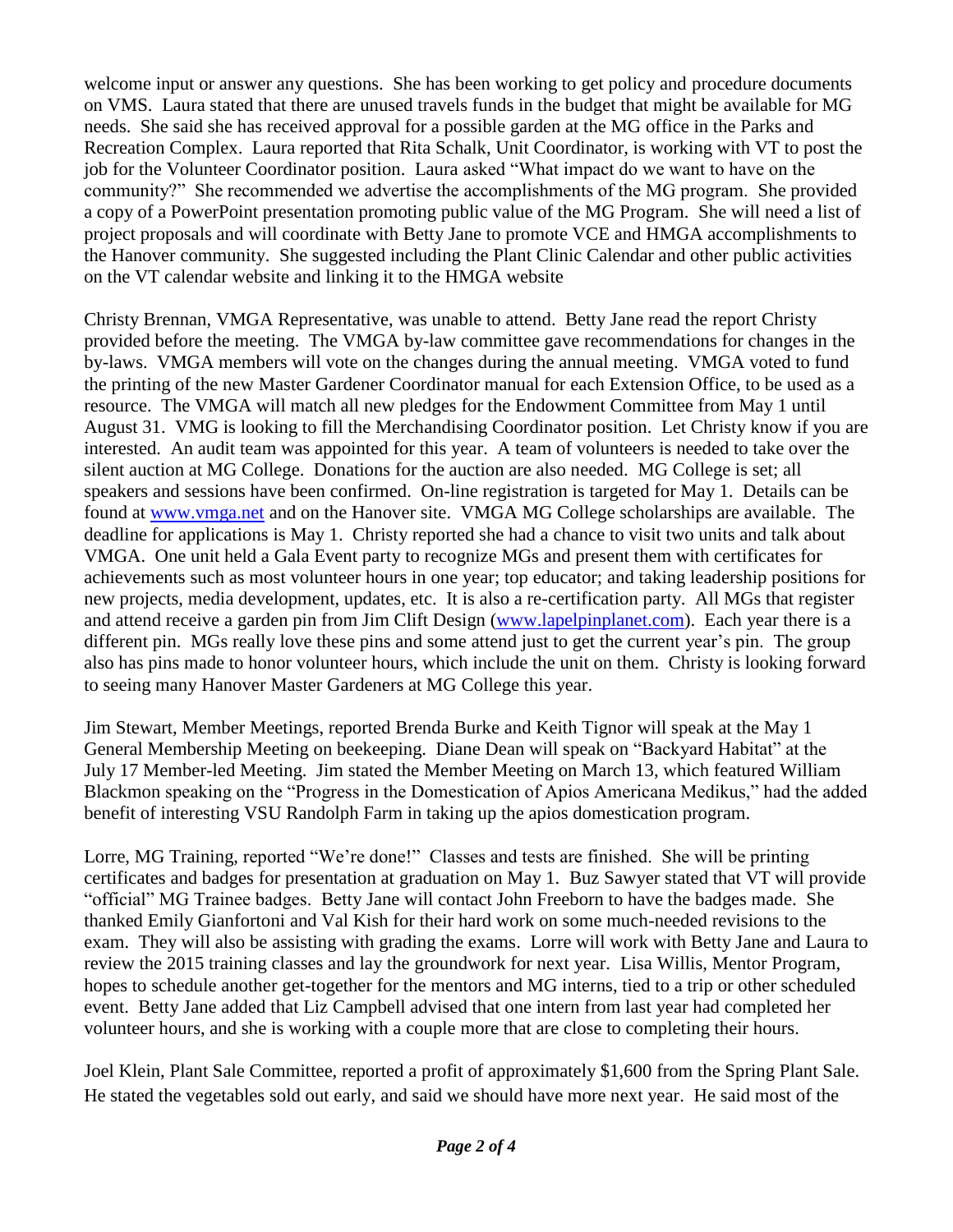sales are early in the morning, and suggested we start earlier and end earlier in the future. He said the Fall Plant Sale would be on October 10. After discussion, it was decided that the sale would be at HEFC. The 2016 Spring Plant Sale will be April 16.

Ian Sutton, Plant Clinics, reported completion of the first plant clinics of the season. There were 15 volunteer opportunities, and participation was good. Ian has developed a checklist of materials to be included in PC boxes. He stated he is still having problems finding material coordinators. Two satellite locations for materials have been established. Plant clinic materials will be stored at Pat Reyes' home, and a materials box will be stored at the home of Betsy Lyon. Four material boxes will be stored at the office. Ian said if he cannot get volunteers to pick up the materials for an event, he might have to cancel that event. Ian stated that on April 17, a plant clinic was held for Pfizer's Earth Day. Pfizer has 50 raised beds, and many of the employees had questions for the MGs. Ian suggested that working with large companies, like Pfizer, could increase the awareness of the MG program. Lisa added that the Lowes plant clinic had 96 contacts, and the nursery department manager was referring questions to the MGs. Ian stated we are missing an opportunity to utilize technology to answer questions at plant clinics, the Help Desk, etc. He said most people now carry a smart phone and answers to most questions are available quickly by going to Google. He suggested we could have some sort of e-extension and link the MG site to Google for questions. This was discussed at length. Unless the link is provided by VT, the information provided by Google may not be research-based, current, or appropriate for our zone.

Juanita Wren reviewed a proposed project to make sun catchers with the students at the HEFC School on July 6. A horticultural education component will be added for project approval. HEFC would also like the MGs to work with the preschoolers on July 10, on a project similar to one done last year. Juanita also suggested MGs go to [www.onehundreddollarsamonth.com/pallet-gardening-101](http://www.onehundreddollarsamonth.com/pallet-gardening-101) if interested in gardening with pallets.

Ed Wall, HGS, stated his primary concern with the program is the lack of space at the current location. Rita Schalk and Paula Willoughby are working to find a larger facility. Some feedback received from previous attendees indicated some of the classes could be longer. He said he plans to personally attend each class to open the facility, help with materials and setup, place signs, and to lock up afterwards. He is still reviewing the files and the feedback on previous classes.

Betty Jane reported a request from Hanover Academy for someone to talk to the students. Val Kish has attempted to contact them and will follow up on the request. The BOD discussed the need to work with the Speakers Bureau to compile a list of topics and speakers. Lisa Willis said the MG unit she was a member of in North Carolina recorded every talk, class, and presentation. This became a valuable resource for the MG unit. She suggested we should do the same.

Betty Jane is working on a project proposal form for working with children at school gardens. The BOD reviewed the proposal form and recommended a few tweaks.

Betty Jane stated that the concept for a proposal on working with Community Gardens has been approved. The details still need to be finalized.

Betty Jane reported that Muffi Grinnell, Website and Merchandising, said that 24 polo shirts are needed for an order. The sizes can vary on the order, and she will check to see if the colors can vary, too.

Betty Jane announced the General Membership Meeting (Training Graduation) is scheduled for May 1. The next Board of Directors Meeting will be May 18, 2015. Both meetings are at the Hanover Friends Evangelical Church. She closed the meeting with a Chinese proverb: "When the winds of change blow, some people build walls and others build windmills."